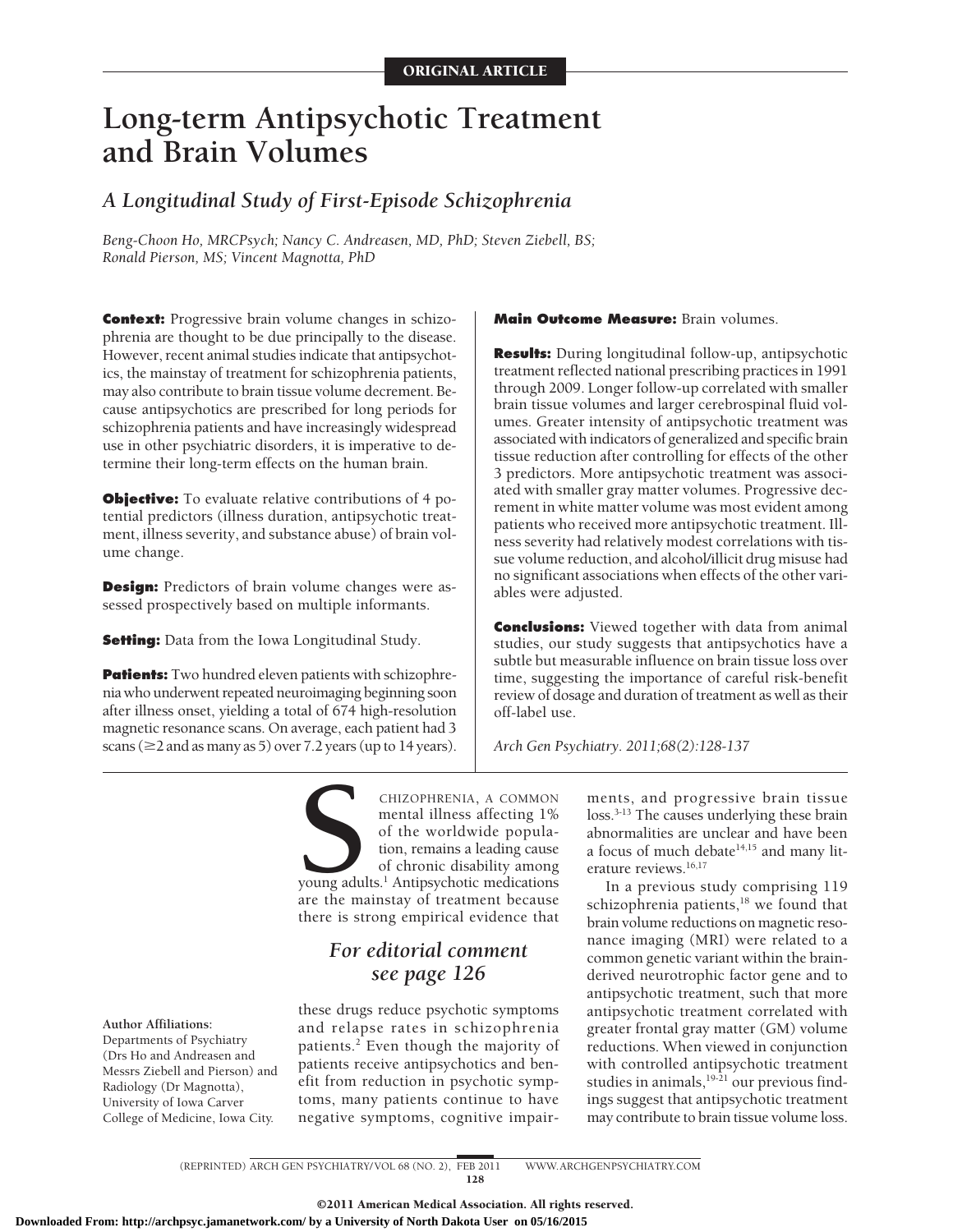More recent literature reviews have highlighted the potential role of antipsychotics in influencing brain volume deficits in schizophrenia and its implications.<sup>22-26</sup>

The goal of the current study was to comprehensively evaluate the contributions of 4 potential causative factors that may mediate progressive brain volume decrement in schizophrenia: illness duration, long-term antipsychotic treatment, illness severity, and substance abuse. Extending our previous work,<sup>18</sup> the present study has the largest available cohort of schizophrenia patients who have undergone longitudinal MRI assessments. We examined 211 patients and collected 674 highresolution MRI brain scans (averaging 3 scans per patient; at least 2 and up to 5 per patient) over an extended period (mean, 7 years; up to 14 years). Furthermore, multiple within-patient MRI scans coupled with an extensive clinical database provide for more robust estimates of brain volume trajectories.

Understanding the long-term effects of antipsychotics on the brain has wider clinical ramifications beyond treatment of patients with schizophrenia. Given the sharp rise in antipsychotic utilization, $27$  especially among pediatric and geriatric populations,<sup>27-30</sup> examining the possibility of antipsychotic-associated brain tissue loss has important implications for assessing the risk-benefit ratio in a large number of psychiatric patients.

#### METHODS

Study participants were obtained through the Iowa Longitudinal Study (ILS).31 To be eligible, participants must have met *DSM-III* or *DSM-IV* criteria for schizophrenia-spectrum disorders and have been presenting for treatment of their first psychotic episode. At intake, patients underwent an extensive evaluation, including standardized clinical rating scales (Scale for Assessment of Negative Symptoms,<sup>32</sup> Scale for Assessment of Positive Symptoms,<sup>33</sup> Comprehensive Assessment of Symptoms and History,<sup>34</sup> and Psychiatric Symptoms You Currently Have [PSYCH]<sup>35</sup>) and MRI. After intake, patients were examined at 6-month intervals by means of longitudinal follow-up versions of the Comprehensive Assessment of Symptoms and History and PSYCH, which included illness severity measures, alcohol and illicit drug use, and detailed information regarding antipsychotic treatment. Follow-up assessments were completed by experienced research personnel who have undergone interrater and test-retest reliability training.<sup>36</sup> At follow-up assessments after 2, 5, and 9 years and every 3 years thereafter, MRI was repeated. Participant retention in the ILS is 63%. Sociodemographic and illness characteristics of patients who remained in the study are comparable to those of patients who dropped out.<sup>37</sup>

#### **PATIENTS**

The 211 patients (152 men and 59 women) in this report were selected from the larger ILS sample on the basis of having (1) a *DSM-IV* diagnosis of schizophrenia (n=192) or schizoaffective disorder (n=19) (verified at follow-up by psychiatrists' consensus), and (2) undergone 2 or more MRI brain scans. There were 674 MRI scans (211 patients each had 2 scans, 139 had 3, 82 had 4, and 31 had 5) covering a mean follow-up period of 7.2 years (SD, 3.9 years; range, 1.9-14.0 years), and interscan intervals were approximately 3 years. At the initial MRI, mean (SD) age was 26.3 (7.6) years, and most patients had received minimal antipsychotic treatment (as detailed later).

## **MRI ACQUISITION AND ANALYSIS**

High-resolution brain anatomic MRI data were collected by means of 1 of 2 imaging protocols on two 1.5-T MR scanners (General Electric Medical Systems, Milwaukee, Wisconsin). The type of imaging protocol was dependent on when the patient first enrolled in the ILS. For patients who entered the study before calendar year 2000, their initial and follow-up MRI scans were collected with the first imaging protocol (termed *MR5*). In patients who were enrolled in 2000 or later, all MRI scans were obtained with the second imaging protocol (termed *MR6*; see the supplementary "Methods" section and eTable 1 [http://www .archgenpsychiatry.com] regarding imaging parameters, data processing, and comparability). Of the 674 MRI brain scans, 570 were MR5 scans derived from 168 patients. Patients in the MR5 group had been followed up longer (mean, 8.05 years vs 4.06 years for the 43 patients in the MR6 group). Otherwise, there were no significant differences between the MR5 and MR6 groups on sociodemographics or illness characteristics (*t* ≤ 1.27, *P* ≥ .21).

In this study, we examined the following regions of interest: total cerebral tissue volume, total GM and white matter (WM), and GM:WM subdivided by Talairach atlas–based cerebral lobes (frontal, temporal, and parietal), lateral ventricles, sulcal cerebrospinal fluid (CSF), caudate, putamen, thalamus, and cerebellum (see the supplementary "Methods" section regarding region of interest measurements and the eFigure showing schematic representation of regions of interest).

# **ANTIPSYCHOTIC TREATMENT, ILLNESS SEVERITY, AND SUBSTANCE MISUSE**

At each 6-month follow-up assessment, detailed information during the preceding 6 months was obtained from all available informants (ie, patient, family members, significant others, and medical records) and summarized in a timeline that records specific antipsychotic dose, treatment duration and medication adherence, illness severity, and alcohol/illicit drug misuse.

Antipsychotic treatment is naturalistic given that the longterm nature of the study precludes a random assignment design. Patients received "treatment as usual" in the community. Antipsychotic choice and dosages were left to the patient and his or her treating psychiatrist. Although it can be difficult to make precise measurements of lifetime antipsychotic exposure by using retrospective methods, our assessments every 6 months combining multiple information sources provide the most accurate treatment data possible in a long-term, largesample naturalistic study. In this report, we use lifetime antipsychotic treatment up until the time of each MRI scan (expressed as mean daily antipsychotic dose [chlorpromazine (CPZ) milligram equivalents per day]) to assess relationships between antipsychotic treatment and brain volumes. To derive mean daily (total) antipsychotic dose, each antipsychotic was first converted to CPZ milligram equivalent units,<sup>38,39</sup> and then all antipsychotic doses were summed and divided by the number of treatment days (see eTable 2 for CPZ equivalencies of individual antipsychotics).

Because intensity of treatment may be closely related to symptom severity and because we wished to examine its potential effect on brain change independently, we also examined the impact of illness severity on brain change. Since there is no single measure that comprehensively captures illness severity in schizophrenia, we explored multiple alternative approaches (eTables 3 and 4): Global Assessment Scale (GAS),<sup>40</sup> symptom severity (mean of psychotic, negative, and disorganized symptoms [global ratings on the Scale for Assessment of Negative Symptoms and Scale for Assessment of Positive Symptoms] or as 3 separate symptom domains), global psychosocial functioning (rating scale within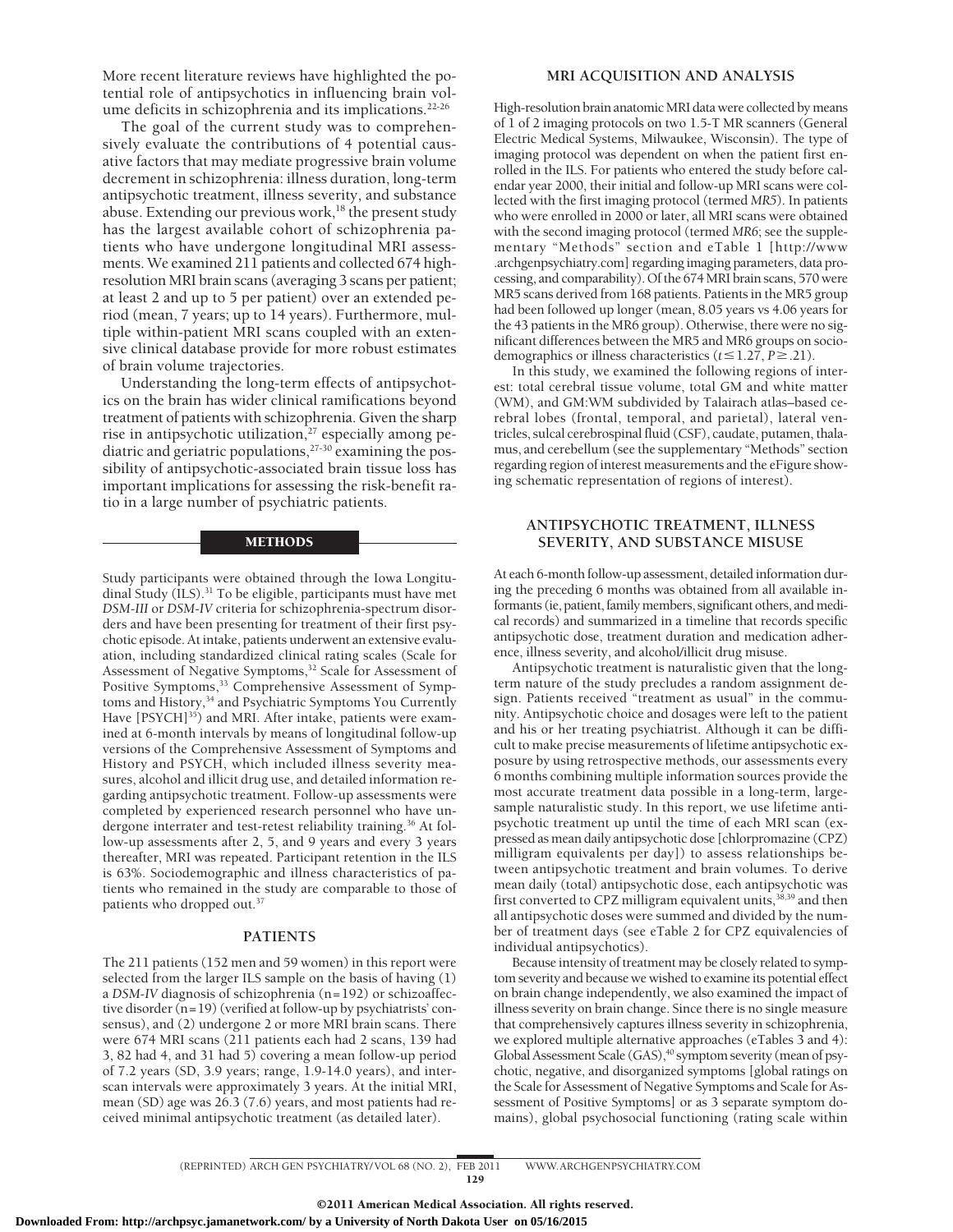#### **Table 1. APS Treatment Before Initial MRI Scan and Interval Preceding Each Follow-up Scan**

|                                                                         | <b>Initial Scan</b><br>$(N=211)$ | 1st Follow-up<br>$(n=211)$ | 2nd Follow-up<br>$(n=139)$ | 3rd Follow-up<br>$(n=82)$ | 4th Follow-up<br>$(n=31)$ |
|-------------------------------------------------------------------------|----------------------------------|----------------------------|----------------------------|---------------------------|---------------------------|
| Interscan interval, mean (SD), y <sup>a</sup>                           | <b>NA</b>                        | 3.07(1.57)                 | 3.31(0.92)                 | 3.89(1.21)                | 3.00(0.36)                |
| No treatment, No. (%)                                                   | 31(14.7)                         | 8(3.8)                     | 8(5.8)                     | 6(7.3)                    | 2(6.5)                    |
| Clozapine treatment, No. (%)                                            | 15(7.1)                          | 37(17.5)                   | 34(24.5)                   | 23(28.0)                  | 10(32.3)                  |
| APS dose, mean (SD), CPZ mg equivalents/d                               | 245.3 (350.9)                    | 348.9 (323.3)              | 438.9 (333.6)              | 519.9 (320.5)             | 579.9 (336.3)             |
| Type of APS treatment, mean (SD) % of total CPZ dose-years <sup>b</sup> |                                  |                            |                            |                           |                           |
| <b>Typical APSs</b>                                                     | 58.2 (45.6)                      | 31.9(39.3)                 | 19.3(30.4)                 | 16.4(30.0)                | 16.5(31.7)                |
| Nonclozapine atypical APSs                                              | 38.8(46.1)                       | 57.4(41.7)                 | 62.2(40.6)                 | 60.9(43.2)                | 60.7 (44.9)               |
| Clozapine                                                               | 3.0(13.7)                        | 10.7(26.9)                 | 18.5(36.0)                 | 22.7(39.3)                | 22.8(39.0)                |

Abbreviations: APS, antipsychotic; CPZ, chlorpromazine; MRI, magnetic resonance imaging; NA, not applicable.

a First follow-up is the time interval between the initial and first follow-up images; second follow-up, the time interval between the first and second follow-up

images; etc.<br><sup>b</sup>One CPZ dose-year=100 mg of CPZ per day for 1 year.

PSYCH), mean daily clozapine dose, and a composite score derived from the 4 preceding illness severity measures (weighted sum based on principal component analysis eigenvalues). Only results using GAS scores (mean score during follow-up period; lower score means greater illness severity) are presented herein. The GAS score is widely used in clinical studies, provides anchors to enhance interrater reliability, and has good psychometric properties. Mean GAS scores, negative/positive symptom ratings, and global psychosocial functioning scores were highly intercorrelated with one another (Pearson  $|r| \ge 0.82$ ). Mean daily clozapine dose was less strongly correlated with the other 3 measures of illness severity (Pearson  $|r| \le 0.14$ ). Furthermore, regardless of which individual illness severity measure or the weighted sum composite score was used, results (eg, eTable 4) were similar to those using mean GAS score. Research personnel assessing GAS scores showed good agreement and reliability on their ratings (interrater and test-retest intraclass correlation coefficients, 0.79 and 0.62, respectively).

Substance abuse is another potential confounder for the study of change in brain measures. At follow-up assessments every 6 months, severity of alcohol use and severity of illicit drug use were each assessed by a 6-point ordinal scale: 0, no use; 1, occasional use (weekend binges) without social or occupational impairment; 2, occasional heavy use without impairment; 3, frequent use  $(\geq 3$  times per week) with mild impairment; 4, daily use with moderate impairment; and 5, daily use with severe impairment leading to inability to function in social or occupational roles. Severity of alcohol/illicit drug misuse was derived by averaging both scores.

### **STATISTICAL ANALYSIS**

Analyses were performed with SAS statistical software (version 9.2; SAS Institute, Inc, Cary, North Carolina). Random regression coefficient mixed models were used to evaluate the relationships between MRI brain volume changes and the 4 predictor variables: follow-up duration (time between MRI scan and initial scan), antipsychotic treatment (mean daily antipsychotic dose), illness severity (mean GAS score), and alcohol/ illicit drug misuse (mean severity score). For each region of interest, within-patient repeated measures of brain volumes were the dependent variables in each mixed model. Follow-up duration and an intercept term were specified as random effects to model within-patient correlations in brain volumes across time. The 4 predictor variables were entered concurrently as fixed effects, allowing us to examine the influence of one predictor variable on brain volume changes independent of the other 3 predictors. An antipsychotic treatment  $\times$  follow-up duration interaction term was also included in the statistical models to further assess the effects of antipsychotic treatment on within-patient changes in brain volumes over time. Mean daily antipsychotic dose was mildly to moderately correlated with mean GAS score and with follow-up duration (Spearman *r* = −0.21 and 0.42, respectively; *P* < .001). Otherwise, there were weak intercorrelations between these predictor variables (Spearman  $r \leq |0.12|$ ). Furthermore, there was no evidence that these 4 predictor variables were highly collinear in the mixed models (tolerance values  $\geq$ 0.74). Intracranial volume at initial MRI scan, sex, imaging protocol (MR5 vs MR6), and age at initial MRI scan were included as covariates. A 2-sided *P*<.05 was used to determine statistical significance.

#### RESULTS

## **ANTIPSYCHOTIC TREATMENT BEFORE AND DURING LONGITUDINAL FOLLOW-UP**

The sample had minimal antipsychotic treatment before study enrollment (**Table 1**); there were 31 antipsychotic-naive patients, and median treatment duration was 0.43 year. The types of antipsychotics patients received reflect prevailing medication prescribing patterns in the United States at the time (initial MRI scan, 1991-2006; last scan, 1995-2009). Typical antipsychotics were the predominant treatment before the initial MRI scan. Nonclozapine atypical antipsychotics became the main choice (in approximately two-thirds of the sample) during subsequent interscan intervals. About 25% of patients received clozapine treatment. Patients received adequate antipsychotic dosages, and treatment adherence was good (mean [SD] of 1.90 [0.82] on a 5-point clinical rating scale in which 1 is excellent; 2, good [ie, patient takes all psychiatric medications as prescribed; rarely, if ever, forgets or chooses not to take medications]; 3, fair; 4, poor; and 5, nonadherent).

### **INDEPENDENT EFFECTS OF FOLLOW-UP DURATION AND ANTIPSYCHOTIC TREATMENT ON BRAIN VOLUMES**

Follow-up duration provides an indication of whether progressive brain changes occur over time. It had significant main effects on all brain volumes (**Table 2**;  $F \ge 5.39$ ,  $P \le 0.02$ ) except for total cerebral WM, frontal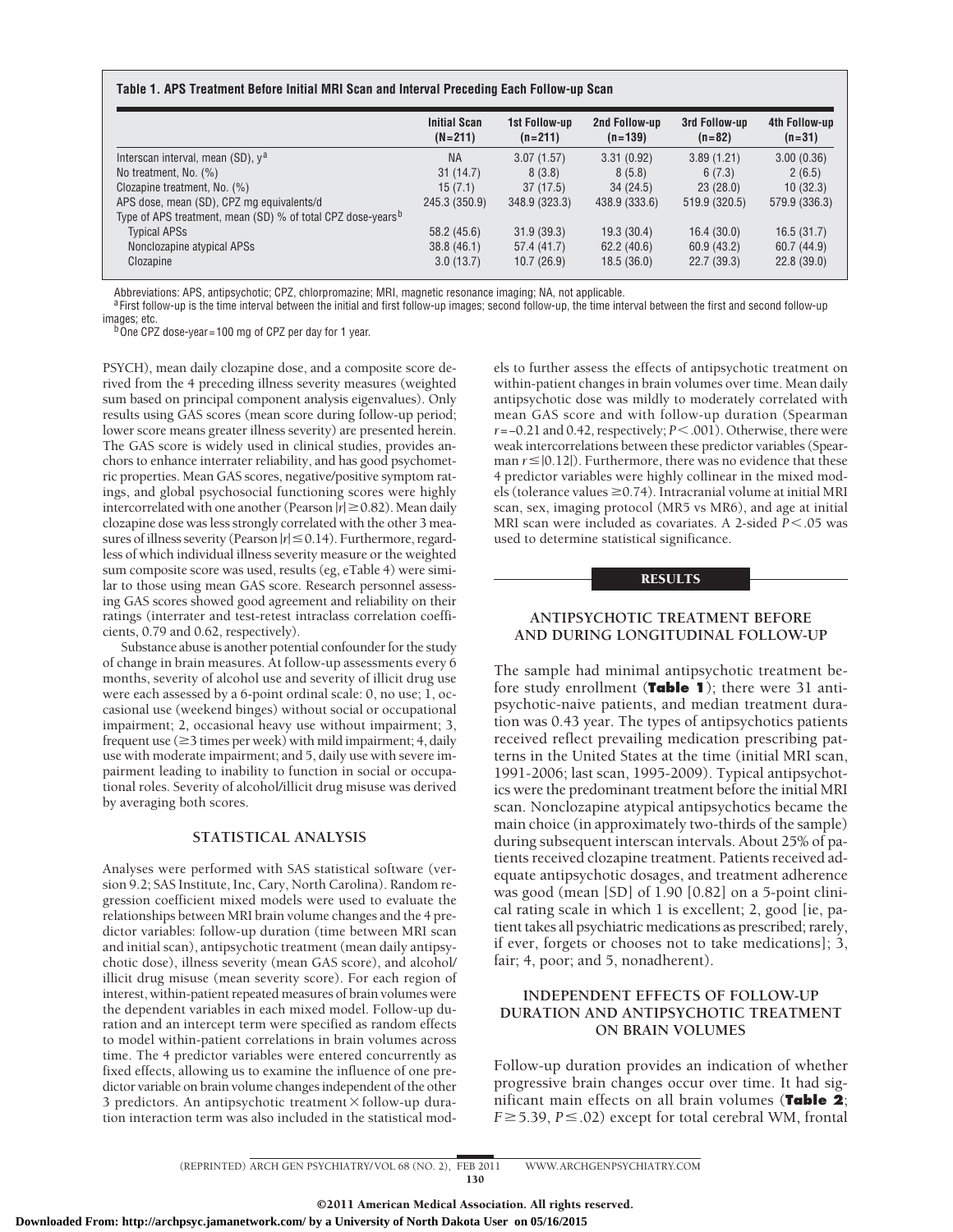**Table 2. Random Regression Coefficient Mixed Models: Fixed Effects of Follow-up Duration, APS Treatment, Illness Severity, and Substance Misuse on MRI Brain Volumes in 211 Schizophrenia Patients<sup>a</sup>**

|                            | Follow-up Duration <sup>b</sup> |                               | APS Treatment <sup>c</sup> |                     | <b>Illness Severity<sup>a</sup></b> |            | Substance Misuse <sup>e</sup> |            | $APS \times Time^{\dagger}$ |                  |
|----------------------------|---------------------------------|-------------------------------|----------------------------|---------------------|-------------------------------------|------------|-------------------------------|------------|-----------------------------|------------------|
| <b>Regions of Interest</b> | $h9$ (SE)                       | F(P)                          | b(SE)                      | F(P)                | b(SE)                               | F(P)       | b(SE)                         | F(P)       | b(SE)                       | F(P)             |
| Total cerebral tissue      | $-1.62(0.37)$                   | 18.80 (< 0.001)               | $-0.11(0.07)$              | 2.39(0.12)          | 0.49(0.26)                          | 3.65(.06)  | 4.81(4.67)                    | 1.06(.30)  | $-0.03(0.01)$               | 4.29(.04)        |
| <b>Total cerebral GM</b>   |                                 | $-1.80(0.26)$ 46.61 (<.001)   | $-0.15(0.05)$              | 8.11(.005)          | 0.39(0.18)                          | 4.38(.04)  | 1.56 (3.32)                   | 0.22(0.64) | 0.008(0.01)                 | 0.74(.39)        |
| <b>Frontal GM</b>          |                                 | $-1.04(0.13)$ 62.44 (<.001)   | $-0.07(0.03)$              | 6.67(.01)           | 0.27(0.10)                          | 6.94(.01)  | 0.99(1.83)                    | 0.29(0.59) | 0.0005(0.005)               | 0.01(.93)        |
| <b>Temporal GM</b>         | $-0.15(0.06)$                   | 6.43(.01)                     | $-0.03(0.01)$              | 4.33(.04)           | 0.07(0.05)                          | 1.86(.17)  | $-1.00(0.88)$                 | 1.29(.26)  | 0.001(0.002)                | 0.18(.67)        |
| <b>Parietal GM</b>         | $-0.47(0.07)$                   | 45.48 (< 0.01                 | $-0.03(0.01)$              | 4.75(.03)           | 0.09(0.06)                          | 2.20(0.14) | 0.56(1.07)                    | 0.27(.60)  | 0.003(0.003)                | 1.17(0.28)       |
| <b>Total cerebral WM</b>   | 0.16(0.32)                      | 0.27(.61)                     | 0.05(0.06)                 | 0.66(0.42)          | 0.19(0.24)                          | 0.68(.41)  | 2.98(4.27)                    | 0.49(0.49) | $-0.04(0.01)$               | 10.34(.001)      |
| <b>Frontal WM</b>          | $-0.18(0.13)$                   | 2.03(0.16)                    | 0.01(0.03)                 | 0.13(0.72)          | 0.07(0.11)                          | 0.37(.54)  | 1.16 (1.97)                   | 0.34(0.56) | $-0.01(0.005)$              | 6.11(.01)        |
| <b>Temporal WM</b>         | 0.05(0.05)                      | 1.17(0.28)                    | 0.01(0.01)                 | 1.50(.22)           | 0.02(0.04)                          | 0.30(.58)  | $-0.16(0.76)$                 | 0.05(.83)  | $-0.006(0.002)$             | 8.08(.005)       |
| <b>Parietal WM</b>         | 0.18(0.08)                      | 5.39(.02)                     | 0.03(0.02)                 | 3.19(.08)           | 0.06(0.07)                          | 0.65(.42)  | 1.70 (1.31) 1.67 (.20)        |            | $-0.01(0.003)$              | 13.40 $(< .001)$ |
| Lateral ventricles         | 0.27(0.06)                      | $24.27 \left( < .001 \right)$ | $-0.01(0.01)$              | 0.68(0.41)          | 0.00(0.06)                          | 0.01(.94)  | $2.44(1.03)$ 5.60 (.02)       |            | 0.003(0.002)                | 3.79(.05)        |
| <b>Sulcal CSF</b>          | 2.01(0.23)                      | 78.78 (< 0.01                 | $-0.02(0.04)$              | 0.27(.61)           | $-0.16(0.21)$                       | 0.56(0.45) | $0.14(3.77)$ $0.00(97)$       |            | 0.02(0.01)                  | 6.95(.01)        |
| Caudate                    | $-0.01(0.00)$                   | 8.92(.003)                    | 0.00(0.00)                 | 0.47(0.49)          | 0.00(0.00)                          | 0.69(0.41) | $0.03(0.07)$ $0.17(.68)$      |            | $-0.0003(0.0001)$           | 4.27(.04)        |
| Putamen                    | $-0.03(0.01)$                   | 7.73(0.01)                    | 0.01(0.00)                 | $21.32 \, (< 0.01)$ | $-0.01(0.01)$                       | 0.70(0.40) | $0.06(0.14)$ $0.20(.66)$      |            | 0.0008(0.0004)              | 5.63(.02)        |
| Thalamus                   | $-0.05(0.01)$                   | $30.86 \ (< .001)$            | 0.00(0.00)                 | 0.44(.51)           | 0.00(0.01)                          | 0.14(.71)  | 0.13(0.12)                    | 1.08(.30)  | $-0.0006(0.0003)$           | 3.67(.06)        |
| Cerebellum                 | 0.00(0.04)                      | 0.00(.95)                     | 0.01(0.01)                 | 0.31(.58)           | $-0.10(0.08)$                       | 1.54(.22)  | $-3.25(1.39)$ 5.48 (.02)      |            | $-0.0053(0.0017)$           | 9.28(.002)       |

Abbreviations: APS, antipsychotic; CSF, cerebrospinal fluid; GM, gray matter; MRI, magnetic resonance imaging; WM, white matter.

aCovariates: intracranial volume at intake scan, sex, imaging protocol, and age at intake scan; random effects: follow-up duration and an intercept term to model within-patient correlations in brain volumes across time (unstructured covariance structure).<br><sup>b</sup> Interscan interval since initial MRI brain scan (days).

cLifetime APS treatment up to the time of MRI scan acquisition (mean daily APS treatment; chlorpromazine milligram equivalents per day). d Mean Global Assessment Scale score during follow-up period.

<sup>e</sup>Mean severity of alcohol and illicit substance misuse during follow-up period (6-point rating scale: 0, none; 1, occasional use; 2, occasional heavy use; 3, mild impairment; 4, moderate impairment; and 5, severe impairment).

 $f$ Antipsychotic treatment $\times$  follow-up duration interaction term.

<sup>g</sup> Estimate of regression coefficient or slope.

WM, temporal WM, and cerebellum  $(F \le 2.03, P \ge .16)$ . Longer duration of follow-up was significantly associated with total cerebral tissue, GM, and subcortical brain tissue volume reductions (Table 2; *b* ≤ −0.01 cm<sup>3</sup>/y), and with parietal WM, lateral ventricles, and sulcal CSF volume enlargements ( $\geq 0.18$  cm<sup>3</sup>/y).

Because they may be confounders, we adjusted our analysis of treatment effects by statistically correcting for the effects of follow-up duration, illness severity, and substance misuse. Antipsychotic treatment still had significant main effects on total cerebral and lobar GM and putamen volumes (Table 2;  $F \ge 4.33$ ,  $P \le .04$ ). Higher antipsychotic dose was associated with smaller GM volumes ( $b \leq$ −0.03) and larger putamen ( $b$ =0.01). Antipsychotic treatment effects on GM volumes were independent of follow-up duration (Table 2; antipsychotic treatment  $\times$  follow-up duration interaction term  $F \leq 1.17$ , *P* ≥ .28). On the other hand, there were statistically significant treatment  $\times$  time interaction effects on total cerebral tissue volumes, total cerebral and lobar WM, lateral ventricles, and sulcal CSF, caudate, putamen, and cerebellar volumes (Table 2; *F*≥3.79, *P* ≤ .05). Higher doses of antipsychotic treatment were associated with greater reductions in WM, caudate, and cerebellar volumes over time ( $b$  ≤ -0.0003), and with greater CSF volume and putamen enlargements ( $b \ge 0.0008$ ).

To further illustrate how brain volume trajectories may differ according to the amount of antipsychotic treatment, patients were grouped into tertiles of mean daily antipsychotic dose: most treatment (70 patients; mean dose, 929.4 CPZ mg equivalents/d), intermediate treatment (70 patients; mean dose, 391.7 CPZ mg equivalents/ d), and least treatment (71 patients; mean dose, 111.5 CPZ mg equivalents/d). The **Figure** shows individual subject brain volume trajectories and treatment tertile group mean brain volume trajectories for total cerebral WM, lateral ventricles, and frontal GM volumes. We then conducted an extreme group comparison to contrast brain volume changes between the most and least treatment groups. Random regression coefficient mixed model analyses were duplicated replacing antipsychotic dose with tertile group membership (most vs least treatment) and included a tertile group $\times$  follow-up duration interaction term.

For total cerebral WM and lateral ventricles, there were statistically significant main effects of tertile group  $\times$  time interaction (Figure, A and B;  $t \ge 2.28$ ,  $P \le .02$ ), indicating that brain volume trajectories differed significantly across tertile groups of antipsychotic treatment. The leasttreatment group showed increased total cerebral WM over time in contrast to WM volume reductions among patients in the most-treatment group (mean regression slopes, 1.30 vs −0.64, respectively). Similarly, patients in the most-treatment group had greater enlargement of lateral ventricles than those in the least-treatment group (Figure, B; mean regression slopes, 0.39 and 0.16, respectively). Consistent with the previous random coefficient regression mixed-model analyses where antipsychotic treatment was entered as a continuous measure, extreme tertile group contrast found significant main effects of tertile grouping on frontal GM volumes (*t*=2.19, *P*=.03). Patients who received the most antipsychotic treatment had smaller frontal GM volumes, and this difference was independent of follow-up duration (group  $\times$  time interaction,  $t = 1.32$ ,  $P = .18$ ).

Patients who received the most antipsychotic treatment had smaller baseline total cerebral tissue and larger lateral ventricles than the other 2 tertile subgroups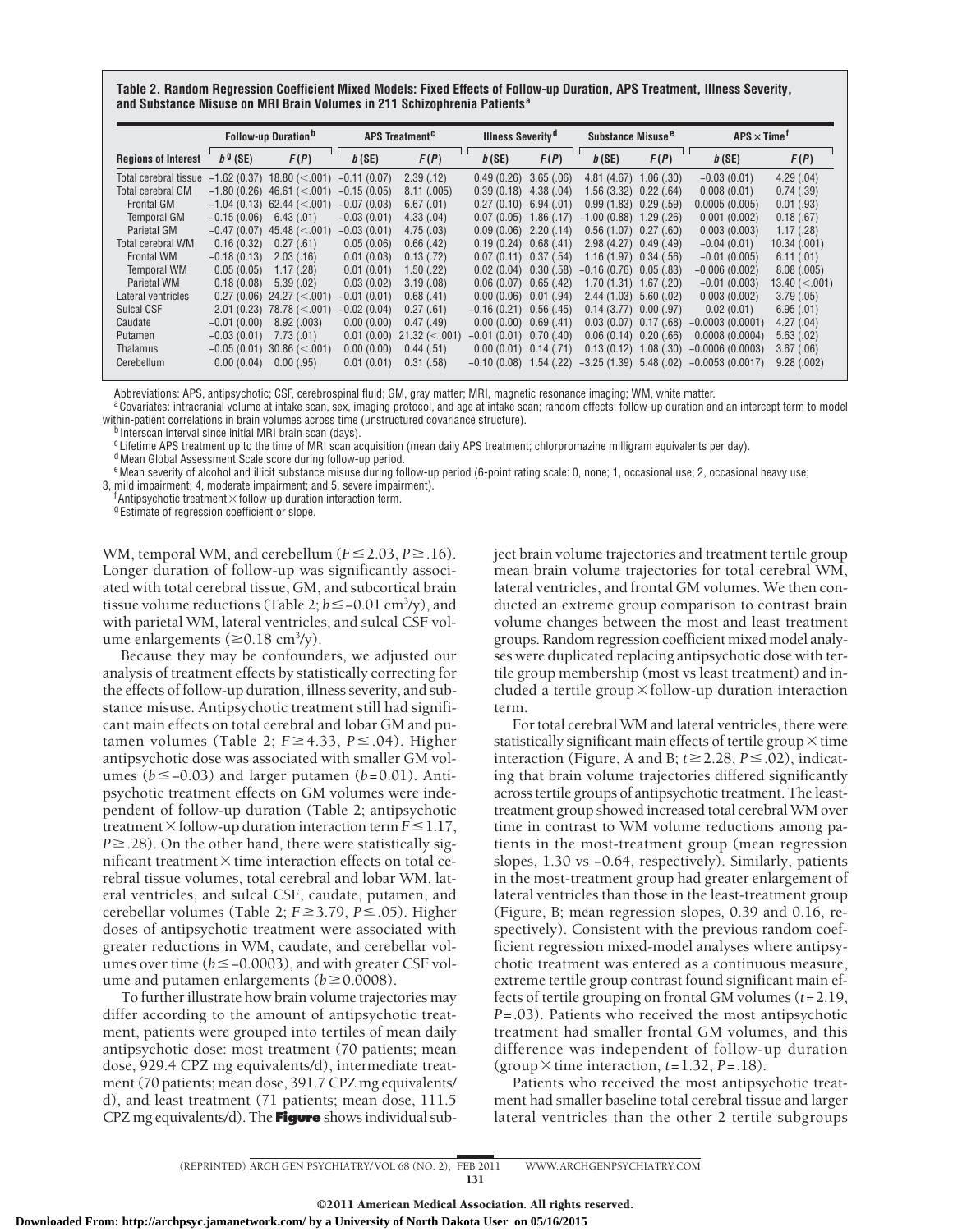

**Figure.** Comparison of magnetic resonance imaging brain volume trajectories between tertiles of antipsychotic treatment. Tertiles were categorized as those who received the most treatment (70 patients; mean [SD] dose, 929.4 [47.7] chlorpromazine [CPZ] mg equivalents/d), intermediate treatment (70 patients; mean [SD] dose, 391.7 [77.2] CPZ mg equivalents/d), and the least treatment (71 patients; mean [SD] dose, 111.5 [87.7] CPZ mg equivalents/d). Individual patient brain volume trajectories (thin lines) and treatment tertile group mean brain volume trajectories (thick lines) are shown for total cerebral white matter (A), lateral ventricles (B), and frontal gray matter volumes (C).

©2011 American Medical Association. All rights reserved.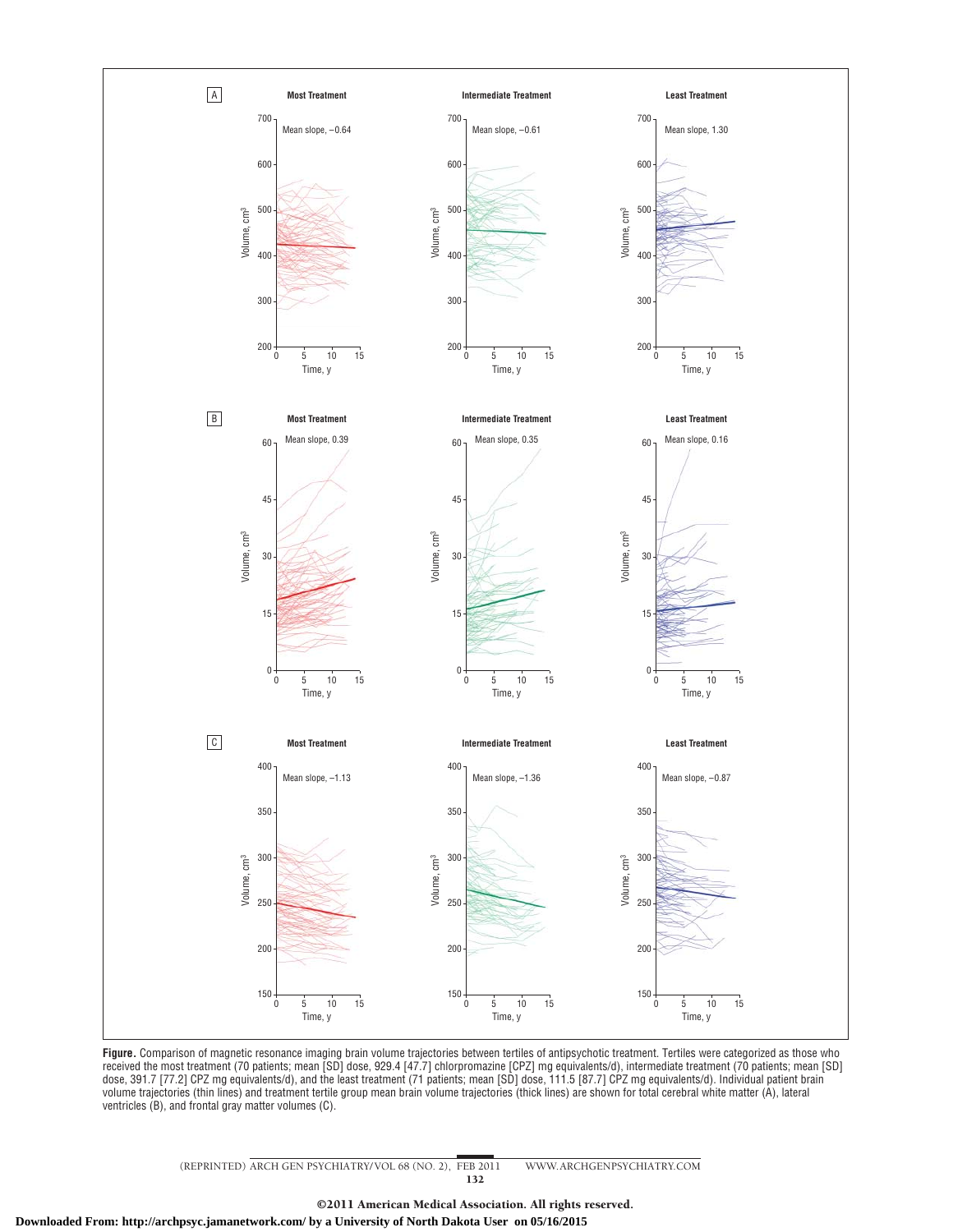**Table 3. Random Regression Coefficient Mixed Models: Fixed Effects of Typical APSs, Nonclozapine Atypical APSs, and Clozapine on MRI Brain Volumes in 211 Schizophrenia Patients<sup>a</sup>**

|                            | <b>Typical APSs<sup>b</sup></b> |            | Nonclozapine Atypicals <sup>c</sup> |                       | Clozapine <sup>d</sup> |                     |  |
|----------------------------|---------------------------------|------------|-------------------------------------|-----------------------|------------------------|---------------------|--|
| <b>Regions of Interest</b> | $b^e$ (SE)                      | F(P)       | b(SE)                               | F(P)                  | b(SE)                  | F(P)                |  |
| Total cerebral tissue      | $-0.09(0.07)$                   | 1.51(.22)  | $-0.31(0.28)$                       | 1.28(.26)             | $-1.34(0.35)$          | 14.83 $(< .001)$    |  |
| <b>Total cerebral GM</b>   | $-0.15(0.05)$                   | 7.89(.01)  | $-0.26(0.20)$                       | 1.61(.21)             | $-1.13(0.25)$          | 19.87 $(< .001)$    |  |
| <b>Frontal GM</b>          | $-0.06(0.03)$                   | 4.82(.03)  | $-0.26(0.10)$                       | 7.13(.01)             | $-0.57(0.12)$          | $21.82 \, (< .001)$ |  |
| <b>Temporal GM</b>         | $-0.02(0.01)$                   | 2.74(0)    | $-0.07(0.05)$                       | 1.87(0.17)            | $-0.29(0.06)$          | $20.98 \ (< .001)$  |  |
| <b>Parietal GM</b>         | $-0.03(0.01)$                   | 3.11(.08)  | $-0.14(0.06)$                       | 6.74(.01)             | $-0.24(0.07)$          | 10.90(.001)         |  |
| <b>Total cerebral WM</b>   | 0.07(0.07)                      | 1.09(.30)  | $-0.07(0.25)$                       | 0.07(0.79)            | $-0.20(0.32)$          | 0.39(.53)           |  |
| <b>Frontal WM</b>          | 0.02(0.03)                      | 0.46(.50)  | $-0.07(0.10)$                       | 0.40(.53)             | $-0.14(0.13)$          | 1.14(0.29)          |  |
| <b>Temporal WM</b>         | 0.01(0.01)                      | 1.17(0.28) | 0.06(0.04)                          | 1.80(.18)             | 0.03(0.05)             | 0.28(.60)           |  |
| <b>Parietal WM</b>         | 0.02(0.02)                      | 2.03(0.16) | 0.13(0.06)                          | 4.34(.04)             | 0.01(0.08)             | 0.01(.92)           |  |
| Lateral ventricles         | $-0.01(0.01)$                   | 0.89(.35)  | 0.03(0.03)                          | 1.01(.32)             | 0.06(0.04)             | 1.90(.17)           |  |
| <b>Sulcal CSF</b>          | $-0.01(0.04)$                   | 0.12(.73)  | $-0.13(0.16)$                       | 0.73(.39)             | 0.45(0.20)             | 5.07(0.03)          |  |
| Caudate                    | 0.000(0.000)                    | 0.07(.79)  | 0.01(0.003)                         | 17.08 $(<.001)$       | $-0.01(0.003)$         | 12.00 $(<.001)$     |  |
| Putamen                    | 0.01(0.002)                     | 9.46(.002) | 0.06(0.01)                          | $71.95 \approx 0.001$ | $-0.03(0.01)$          | 8.00(.01)           |  |
| Thalamus                   | 0.001(0.002)                    | 0.23(.63)  | $-0.002(0.01)$                      | 0.07(.80)             | $-0.02(0.01)$          | 4.70(.03)           |  |
| Cerebellum                 | 0.002(0.01)                     | 0.03(.86)  | 0.06(0.04)                          | 1.75(0.19)            | $-0.01(0.05)$          | 0.06(.81)           |  |

Abbreviations: APSs, antipsychotics; CSF, cerebrospinal fluid; GM, gray matter; MRI, magnetic resonance imaging; WM, white matter.

aCovariates: intracranial volume at intake scan, sex, imaging protocol, age at intake scan, follow-up duration, illness severity (mean Global Assessment Scale score), and substance misuse; random effects: follow-up duration and an intercept term to model within-patient correlations in brain volumes across time

<sup>b</sup> Lifetime typical antipsychotic treatment up to the time of MRI scan (mean daily APS treatment; chlorpromazine milligram equivalents per day).

cLifetime nonclozapine atypical APS treatment up to the time of MRI scan (mean daily APS treatment; chlorpromazine milligram equivalents per day).

 $d$  Lifetime clozapine treatment up to the time of MRI scan (mean daily APS treatment; chlorpromazine milligram equivalents per day).

eEstimate of regression coefficient or slope.

 $(F \ge 5.30, P \le 0.006)$ . There were no statistically significant differences between the treatment tertile groups regarding the other baseline brain volumes ( $F \le 2.95$ ,  $P \geq .06$ ).

## **INDEPENDENT EFFECTS OF ILLNESS SEVERITY AND SUBSTANCE ABUSE ON BRAIN VOLUMES**

After controlling for the other 3 predictors, mean GAS score had significant main effects on total cerebral GM and frontal GM volumes (Table 2)  $(F \ge 4.38, P \le .04)$ . Less illness severity was associated with increased brain tissue volumes ( $b \ge 0.27$ ). There were no statistically significant main effects of mean GAS score on the other brain volumes ( $F$ ≤3.65,  $P$ ≥.06).

The majority of the sample (68.3%) did not meet criteria for alcohol abuse/dependence or illicit drug abuse/dependence. Seven patients had alcohol abuse/ dependence only, 13 marijuana abuse/dependence only, 8 alcohol and marijuana abuse/dependence only, 19 alcohol abuse/dependence and nonmarijuana illicit drug abuse/dependence, and 30 nonmarijuana illicit drug abuse/ dependence only. Severity of alcohol/illicit substance misuse had no significant main effects on brain volumes (Table 2)  $(F \le 1.69, P \ge .20)$  except on lateral ventricles (*F*=5.60, *P*=.02; *b*=2.44) and on cerebellar volumes (*F*=5.48, *P*=.02; *b*=−3.25).

# **INDEPENDENT EFFECTS OF ANTIPSYCHOTIC CLASS ON BRAIN VOLUMES**

To explore whether typical antipsychotics, nonclozapine atypical antipsychotics, and clozapine may have differential effects on brain volumes in schizophrenia, we

repeated the mixed-models analyses in Table 2 by replacing mean daily (total) antipsychotic dose with lifetime mean daily doses of typical antipsychotics, nonclozapine atypical antipsychotics, and clozapine up until the time of each MRI scan (covariates: initial intracranial volume, sex, imaging protocol, and age at initial scan; other fixed effects: follow-up duration, mean GAS score, and substance misuse severity; and random effects: follow-up duration and intercept term).

There were significant main effects of typical antipsychotic dose, nonclozapine atypical antipsychotic dose, and clozapine dose on GM brain volumes (**Table 3**). Higher typical antipsychotic doses were associated with smaller total cerebral GM and frontal GM volumes ( $F \geq 4.82$ ,  $P \leq .03$ ). Higher doses of nonclozapine atypical antipsychotics were associated with lower frontal and parietal GM volumes  $(F \ge 6.74,$ *P*=.01), and higher clozapine doses were associated with smaller total cerebral and lobar GM volumes  $(F \ge 10.90, P \le .001)$ . For WM volumes, higher nonclozapine atypical antipsychotic doses were significantly associated with larger parietal WM volumes (*F*=4.34, *P*=.04). There were no statistically significant main effects of typical antipsychotic class or nonclozapine atypical antipsychotic class on the remaining WM brain volume measures or on lateral ventricles. Higher clozapine doses were associated with larger sulcal CSF volumes and smaller caudate, putamen, and thalamic volumes (F≥4.70, P≤.03). Enlarged putamen was associated with higher doses of both typical and nonclozapine atypical antipsychotics. Treatment with higher doses of nonclozapine atypical antipsychotics was also associated with caudate volume enlargement.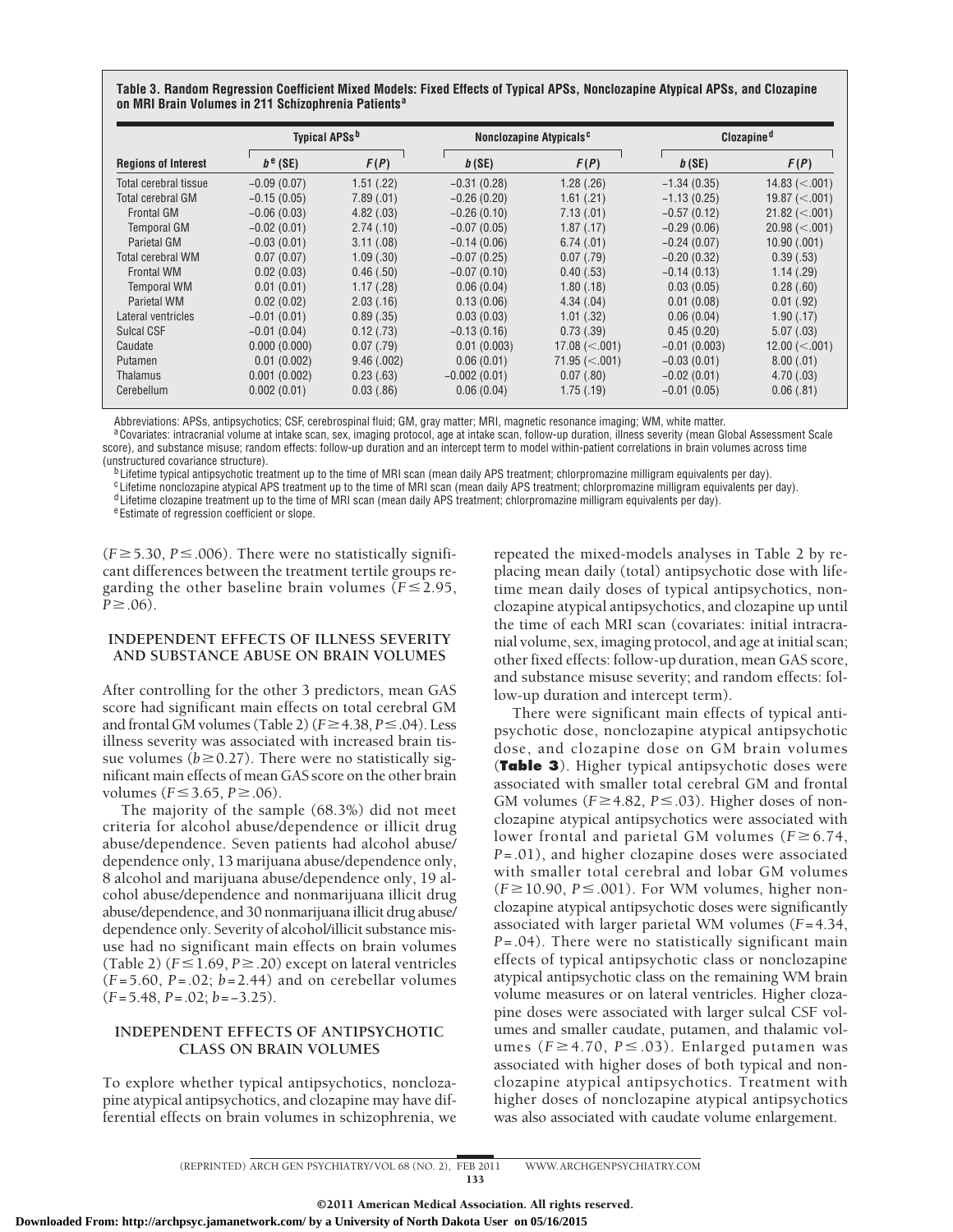#### COMMENT

In this large longitudinal cohort of patients with schizophrenia (211 patients with 674 MRI scans) who were in their first episode and had received minimal treatment at the time of entry into the study, we examined the independent effects of 4 variables on progressive brain change during an extended period: illness duration, antipsychotic treatment, illness severity, and substance misuse. We found that longer follow-up was associated with a greater decrease in brain tissue volumes. Antipsychotic treatment also had a significant influence on brain volumes even after accounting for the potential confounds of the other 3 variables. More antipsychotic treatment was associated both with generalized tissue volume reduction involving multiple subregions and with a specific increase in putamen. The other 2 variables, severity of illness and substance abuse, had minimal or no effects. Progressive brain volume changes during the lifelong course of schizophrenia, including GM and WM volume reductions, CSF volume expansions, and basal ganglia volume enlargements, appeared in part to be related to antipsychotics. These findings may potentially have clinical implications for the use of long-term antipsychotic treatment.

The plausibility of long-term antipsychotic treatment leading to global brain volume reductions is further supported by recent controlled studies in macaque monkeys.19-21 Animal studies provide an additional perspective on possible causative links because they permit postmortem neuropathological examination of the brain. Dorph-Petersen et al<sup>19</sup> administered haloperidol, olanzapine, or sham medication to macaque monkeys in doses that produced plasma levels equivalent to those observed in treatment of schizophrenia patients. After 17 to 27 months of treatment, both haloperidol- and olanzapine-treated monkeys had an equivalent and highly significant 8% to 11% decrease in fresh brain weight and volume when compared with the sham group. These decreases affected all major brain regions but were most robust in frontal and parietal lobes. The neuropathological manifestations of antipsychotic-related frontoparietal volume reductions in macaque monkeys involves decreased astrocyte numbers, decreased dendritic arborization, decreased dendritic spine density, and increased neuronal density with no neuronal loss.<sup>20,21</sup> Although there have been some conflicting findings in the nonhuman primate literature (eg, studies by Lidow et al<sup>41</sup> and Sweet et al<sup>42</sup>), these neuropathological changes are strikingly similar to those described in the schizophrenia postmortem literature (eg, studies by Pakkenberg<sup>43</sup> and Selemon et al<sup>44</sup>).

These findings are also consistent with previous MRI studies suggesting that antipsychotics produce changes in the human brain that are measurable by in vivo neuroimaging techniques. The earliest work with morphometric MRI found increased basal ganglia size in schizophrenia patients, typically in the putamen.<sup>45,46</sup> Subsequent studies have shown that this may be a medication effect and that typical antipsychotics in particular play a causal role in basal ganglia enlargement.<sup>47-51</sup> Positron emission tomography studies measure cerebral blood flow and, by

inference, cellular metabolism. Previous positron emission tomography studies conducted by our group $52-54$ confirm that both typical and atypical antipsychotics increase putamen cerebral blood flow. In addition, antipsychotics reduce frontal cerebral blood flow, suggesting that chronic frontal hypoperfusion could be a mechanism underlying smaller brain tissue volumes. However, the available studies that have used morphometric MRI to examine the effects of antipsychotics on cortical GM have yielded ambiguous results,<sup>10,55-57</sup> possibly due to small sample sizes, differing duration of treatment assessment, variation in brain regions measured, and discrepant measurement techniques.

In the present study, WM but not GM volumes showed significant time $\times$  antipsychotic treatment interaction effects. Although higher antipsychotic doses were associated with a decrease in GM volumes, this relationship did not appear to change during the course of longitudinal follow-up in our study. A change in WM volume trajectories, on the other hand, was associated with antipsychotic treatment. As illustrated by the extreme tertile treatment group comparisons, patients in the mosttreatment group had longitudinal WM volume reductions. As a group, patients with the least treatment showed WM volume increases over time that would be expected of individuals during their third and fourth decades of life.<sup>58</sup> Bartzokis and colleagues<sup>59</sup> previously found that patients with schizophrenia do not show the normal agerelated WM volume expansion during early to midadulthood. Thus, the treatment  $\times$  time interaction effects in the present study suggest that WM volume deficits in schizophrenia may, in part, be related to antipsychotic treatment. Our study found that all 3 classes of antipsychotics (ie, typical, nonclozapine atypical, and clozapine) were associated with deceases in GM brain volumes. The only differential effects on brain volumes between typical and nonclozapine atypical antipsychotics were in parietal WM and caudate measures. These typical-atypical differential effects on brain volumes in our study differ somewhat from a recent randomized treatment study.10 Lieberman and colleagues found that haloperidol treatment was associated with progressive GM volume reductions during that 2-year study. In contrast, olanzapine-treated patients did not show GM volume decrement. This raises concerns regarding the possibility of typical antipsychotic-associated neurotoxic effects. Our study suggests that atypical antipsychotic treatment may mitigate parietal WM volume loss in patients with schizophrenia; this finding needs to be interpreted with caution and will require support from additional well-designed clinical trials in first-episode patients.

Our results must be interpreted in the context of additional limitations. Identifying an association does not necessarily indicate a causal relationship. Furthermore, observational studies involving long durations such as ours inevitably preclude use of the "gold standard": a random-assignment controlled trial. The current study could have been strengthened by having control groups, eg, schizophrenia patients assigned to deferred or no antipsychotic treatment or healthy volunteers treated with antipsychotics for comparable periods. However, ethical standards in human subject research prohibit such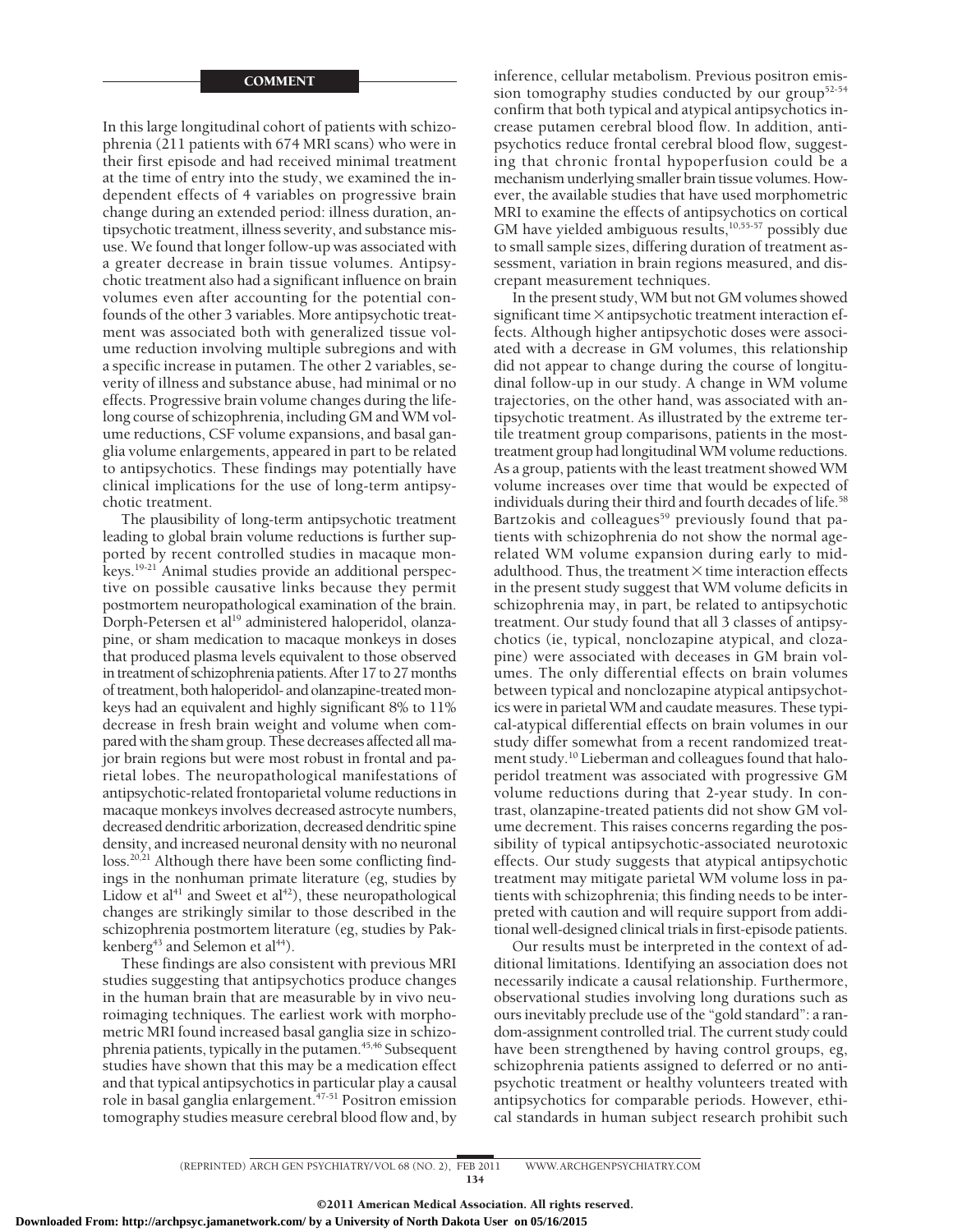comparison groups. The small number of schizophrenia patients in our sample who received no antipsychotic treatment did not allow for meaningful statistical analyses. Illness severity and antipsychotic dosages were modestly correlated (Spearman *r*=−0.21), and patients who received the most treatment had smaller baseline cerebral tissue volumes. Associations between smaller brain tissue volumes and more antipsychotic treatment may still be moderated via illness severity despite our inclusion of illness severity as a covariate and obtaining similar results from different measures of illness severity. Even with the most sophisticated statistical methods, we may not be able to fully distinguish the potential confounding influences that illness severity or other sources of unmeasured variance could still have on the relationships between progressive brain volume reductions and antipsychotic treatment. Last, although our Talairach atlas– based lobar measures have well-established reliability and validity, these cerebral brain volumes lack precision to delineate abnormalities within smaller subregions implicated in schizophrenia (eg, superior temporal gyrus and prefrontal cortex).

Findings from the present study raise several clinical questions. Are antipsychotic-associated GM and WM volume reductions "bad" for patients? The implicit assumption is that brain volume reductions are probably undesirable because patients with schizophrenia already have diffuse brain volume deficits at the time of illness onset. Schizophrenia patients with poor outcomes are also more likely to have smaller brain volumes. However, the neurobiological changes that underlie MRI measurements of antipsychotic-associated brain volume decrement remain poorly understood. Some studies indicate that antipsychotic-induced changes mimic the neuropathological changes of schizophrenia,<sup>20,21</sup> while others suggest otherwise.<sup>41,42</sup> If antipsychotics do indeed result in deleterious brain tissue volume reductions, how does this influence the risk-benefit ratio of antipsychotic treatment? Given that these medications have substantially improved the long-term prognosis of schizophrenia and that schizophrenia is a disease with significant morbidity, continued use of antipsychotics is clearly still necessary. However, our findings point toward the importance of prescribing the lowest doses necessary to control symptoms. They also imply the need for rethinking the underlying pathological processes in schizophrenia, <sup>47,48</sup> the target at which treatment is aimed, and the possibility that antipsychotic treatment may improve psychotic symptoms but also contribute to progressive brain tissue volume deficits. Antipsychotics were designed for the purpose indicated by their name, ie, to arrest psychosis. Not only is it probable that antipsychotics do not treat the fundamental pathophysiologic mechanism of schizophrenia (ie, the brain disease), but we perhaps must also entertain the possibility that they might have potentially undesirable effects of brain tissue volume reductions. In conjunction with neuroscientists and clinical investigators, pharmaceutical companies must continue the vigorous search for agents that are genuinely neuroprotective.

The second-generation antipsychotics are also now widely used for people who do not have schizophrenia, including children, the elderly, and patients with bipolar disorder or depressive disorders.27-30 They are also used in adolescents who have been identified to be at high risk for schizophrenia. Our findings may lead to heightened concerns regarding potential brain volume changes associated with the sharp rise in atypical antipsychotic use in nonschizophrenia psychiatric disorders. Even though no studies have assessed the long-term effects of antipsychotics on brain volumes in nonschizophrenia patients, our results suggest that antipsychotics should still be used with caution in these patient groups after careful risk-benefit assessment. Because typical antipsychotics are off patent and less expensive than atypical ones, there is also a growing trend to prescribe them preferentially for patients with schizophrenia. Given that these older medications carry a greater risk of producing extrapyramidal adverse effects and tardive dyskinesia, such a shift in clinical practice may produce deleterious effects on the primary diseased organ in schizophrenia: the brain.

# **CONCLUSIONS**

Antipsychotics are effective medications for reducing some of the target clinical symptoms of schizophrenia: psychotic symptoms. In medicine we are aware of many instances in which improving target symptoms worsens other symptoms. Hormone therapy relieves menopausal symptoms but increases stroke risk. Nonsteroidal anti-inflammatory drugs relieve pain but increase the likelihood of duodenal ulcers and gastrointestinal tract bleeding. It is possible that, although antipsychotics relieve psychosis and its attendant suffering, these drugs may not arrest the pathophysiologic processes underlying schizophrenia and may even aggravate progressive brain tissue volume reductions.

**Submitted for Publication:** March 5, 2010; final revision received September 14, 2010; accepted September 15, 2010.

**Correspondence:** Beng-Choon Ho, MRCPsych, Department of Psychiatry, W278 GH, University of Iowa Carver College of Medicine, 200 Hawkins Dr, Iowa City, IA 52242.

**Author Contributions:** Drs Ho and Andreasen had full access to all the data in the study and take responsibility for the integrity of the data and the accuracy of the data analysis.

**Financial Disclosure:** Dr Ho receives grant support from Ortho-McNeil Janssen Scientific Affairs. Dr Andreasen has served on the Ortho-McNeil Janssen Advisory Board and receives grant support from Ortho-McNeil Janssen Scientific Affairs.

**Funding/Support:** This research was supported in part by grants MH68380, MH31593, MH40856, and MH43271 from the National Institute of Mental Health.

**Role of the Sponsor:** The National Institute of Mental Health financially supported the design and conduct of the study; the collection, management, analysis, and interpretation of the data; and the preparation of the manuscript, but was not involved in manuscript review or approval.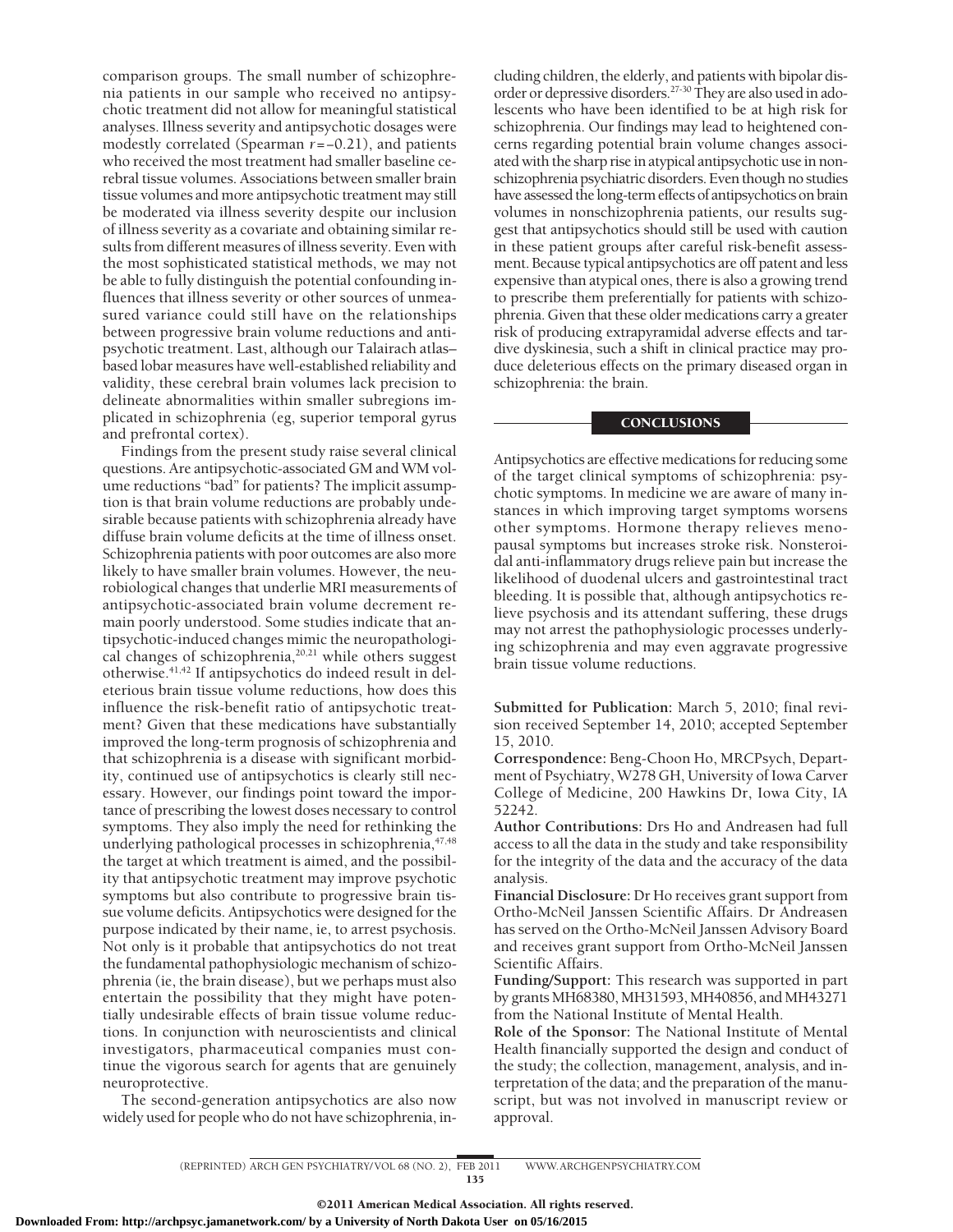**Online-Only Material:** The supplementary Methods and References and the eFigure and eTables are available at http://www.archgenpsychiatry.com.

**Additional Contributions:** Dawei Liu, PhD, provided valuable advice and assistance in statistical analysis.

#### **REFERENCES**

- 1. Murray CJL, Lopez AD, eds. *The Global Burden of Disease: A Comprehensive Assessment of Mortality and Disability From Diseases, Injuries, and Risk Factors in 1990 and Projected to 2020.* Cambridge, MA: Harvard University Press; 1996.
- 2. Gilbert PL, Harris MJ, McAdams LA, Jeste DV. Neuroleptic withdrawal in schizophrenic patients: a review of the literature. *Arch Gen Psychiatry*. 1995;52(3): 173-188.
- 3. DeLisi LE, Sakuma M, Tew W, Kushner M, Hoff AL, Grimson R. Schizophrenia as a chronic active brain process: a study of progressive brain structural change subsequent to the onset of schizophrenia. *Psychiatry Res*. 1997;74(3):129- 140.
- 4. Gur RE, Cowell P, Turetsky BI, Gallacher F, Cannon T, Bilker W, Gur RC. A follow-up magnetic resonance imaging study of schizophrenia: relationship of neuroanatomical changes to clinical and neurobehavioral measures. *Arch Gen Psychiatry*. 1998;55(2):145-152.
- 5. Lieberman J, Chakos M, Wu H, Alvir J, Hoffman E, Robinson D, Bilder R. Longitudinal study of brain morphology in first episode schizophrenia. *Biol Psychiatry*. 2001;49(6):487-499.
- 6. Mathalon DH, Sullivan EV, Lim KO, Pfefferbaum A. Progressive brain volume changes and the clinical course of schizophrenia in men: a longitudinal magnetic resonance imaging study. *Arch Gen Psychiatry*. 2001;58(2):148-157.
- 7. Cahn W, Hulshoff Pol HE, Lems EB, van Haren NE, Schnack HG, van der Linden JA, Schothorst PF, van Engeland H, Kahn RS. Brain volume changes in firstepisode schizophrenia: a 1-year follow-up study. *Arch Gen Psychiatry*. 2002; 59(11):1002-1010.
- 8. Ho BC, Andreasen NC, Nopoulos P, Arndt S, Magnotta V, Flaum M. Progressive structural brain abnormalities and their relationship to clinical outcome: a longitudinal magnetic resonance imaging study early in schizophrenia. *Arch Gen Psychiatry*. 2003;60(6):585-594.
- 9. Kasai K, Shenton ME, Salisbury DF, Hirayasu Y, Onitsuka T, Spencer MH, Yurgelun-Todd DA, Kikinis R, Jolesz FA, McCarley RW. Progressive decrease of left Heschl gyrus and planum temporale gray matter volume in first-episode schizophrenia: a longitudinal magnetic resonance imaging study. *Arch Gen Psychiatry*. 2003; 60(8):766-775.
- 10. Lieberman JA, Tollefson GD, Charles C, Zipursky R, Sharma T, Kahn RS, Keefe RS, Green AI, Gur RE, McEvoy J, Perkins D, Hamer RM, Gu H, Tohen M; HGDH Study Group. Antipsychotic drug effects on brain morphology in first-episode psychosis. *Arch Gen Psychiatry*. 2005;62(4):361-370.
- 11. Kasai K, Shenton ME, Salisbury DF, Hirayasu Y, Lee CU, Ciszewski AA, Yurgelun-Todd D, Kikinis R, Jolesz FA, McCarley RW. Progressive decrease of left superior temporal gyrus gray matter volume in patients with first-episode schizophrenia. *Am J Psychiatry*. 2003;160(1):156-164.
- 12. van Haren NE, Hulshoff Pol HE, Schnack HG, Cahn W, Mandl RC, Collins DL, Evans AC, Kahn RS. Focal gray matter changes in schizophrenia across the course of the illness: a 5-year follow-up study. *Neuropsychopharmacology*. 2007; 32(10):2057-2066.
- 13. Cahn W, Rais M, Stigter FP, van Haren NE, Caspers E, Hulshoff Pol HE, Xu Z, Schnack HG, Kahn RS. Psychosis and brain volume changes during the first five years of schizophrenia. *Eur Neuropsychopharmacol*. 2009;19(2):147-151.
- 14. Mathalon DH, Rapoport JL, Davis KL, Krystal JH. Neurotoxicity, neuroplasticity, and magnetic resonance imaging morphometry [letter]. *Arch Gen Psychiatry*. 2003; 60(8):846-848.
- 15. Weinberger DR, McClure RK. Neurotoxicity, neuroplasticity, and magnetic resonance imaging morphometry [reply]. *Arch Gen Psychiatry*. 2003;60(8):848-849.
- 16. Hulshoff Pol HE, Kahn RS. What happens after the first episode? a review of progressive brain changes in chronically ill patients with schizophrenia. *Schizophr Bull*. 2008;34(2):354-366.
- 17. Pantelis C, Yücel M, Wood SJ, Velakoulis D, Sun D, Berger G, Stuart GW, Yung A, Phillips L, McGorry PD. Structural brain imaging evidence for multiple pathological processes at different stages of brain development in schizophrenia. *Schizophr Bull*. 2005;31(3):672-696.
- 18. Ho BC, Andreasen NC, Dawson JD, Wassink TH. Association between brainderived neurotrophic factor Val66Met gene polymorphism and progressive brain volume changes in schizophrenia. *Am J Psychiatry*. 2007;164(12):1890-1899.
- 19. Dorph-Petersen KA, Pierri JN, Perel JM, Sun Z, Sampson AR, Lewis DA. The in-

fluence of chronic exposure to antipsychotic medications on brain size before and after tissue fixation: a comparison of haloperidol and olanzapine in macaque monkeys. *Neuropsychopharmacology*. 2005;30(9):1649-1661.

- 20. Konopaske GT, Dorph-Petersen KA, Pierri JN, Wu Q, Sampson AR, Lewis DA. Effect of chronic exposure to antipsychotic medication on cell numbers in the parietal cortex of macaque monkeys. *Neuropsychopharmacology*. 2007;32 (6):1216-1223.
- 21. Konopaske GT, Dorph-Petersen K-A, Sweet RA, Pierri JN, Zhang W, Sampson AR, Lewis DA. Effect of chronic antipsychotic exposure on astrocyte and oligodendrocyte numbers in macaque monkeys. *Biol Psychiatry*. 2008;63(8):759- 765.
- 22. Navari S, Dazzan P. Do antipsychotic drugs affect brain structure? a systematic and critical review of MRI findings. *Psychol Med*. 2009;39(11):1763-1777.
- 23. Smieskova R, Fusar-Poli P, Allen P, Bendfeldt K, Stieglitz RD, Drewe J, Radue EW, McGuire PK, Riecher-Rössler A, Borgwardt SJ. The effects of antipsychotics on the brain: what have we learnt from structural imaging of schizophrenia? a systematic review. *Curr Pharm Des*. 2009;15(22):2535-2549.
- 24. Borgwardt SJ, Smieskova R, Fusar-Poli P, Bendfeldt K, Riecher-Rössler A. The effects of antipsychotics on brain structure: what have we learnt from structural imaging of schizophrenia? *Psychol Med*. 2009;39(11):1781-1782.
- 25. Lewis DA. Brain volume changes in schizophrenia: how do they arise? what do they mean? *Psychol Med*. 2009;39(11):1779-1780.
- 26. Vita A, De Peri L. The effects of antipsychotic treatment on cerebral structure and function in schizophrenia. *Int Rev Psychiatry*. 2007;19(4):429-436.
- 27. Domino ME, Swartz MS. Who are the new users of antipsychotic medications? *Psychiatr Serv*. 2008;59(5):507-514.
- 28. Olfson M, Blanco C, Liu L, Moreno C, Laje G. National trends in the outpatient treatment of children and adolescents with antipsychotic drugs. *Arch Gen Psychiatry*. 2006;63(6):679-685.
- 29. Castle NG, Hanlon JT, Handler SM. Results of a longitudinal analysis of national data to examine relationships between organizational and market characteristics and changes in antipsychotic prescribing in US nursing homes from 1996 through 2006. *Am J Geriatr Pharmacother*. 2009;7(3):143-150.
- 30. Governale L, Mehta H. Outpatient use of atypical antipsychotic agents in the pediatric population: years 2004-2008. US Food and Drug Administration Web site. http://www.fda.gov/downloads/AdvisoryCommittees/CommitteesMeetingMaterials /PediatricAdvisoryCommittee/UCM193204.pdf. Published December 8, 2009. Accessed January 28, 2010.
- 31. Flaum MA, Andreasen NC, Arndt S. The Iowa prospective longitudinal study of recent-onset psychoses. *Schizophr Bull*. 1992;18(3):481-490.
- 32. Andreasen NC. *The Scale for Assessment of Negative Symptoms (SANS).* Iowa City: University of Iowa; 1983.
- 33. Andreasen NC. *The Scale for Assessment of Positive Symptoms (SAPS).* Iowa City: University of Iowa; 1984.
- 34. Andreasen NC, Flaum M, Arndt S. The Comprehensive Assessment of Symptoms and History (CASH): an instrument for assessing diagnosis and psychopathology. *Arch Gen Psychiatry*. 1992;49(8):615-623.
- 35. Andreasen NC. *PSYCH-BASE.* Iowa City: University of Iowa; 1989.
- 36. Ho BC, Flaum M, Hubbard W, Arndt S, Andreasen NC. Validity of symptom assessment in psychotic disorders: information variance across different sources of history. *Schizophr Res*. 2004;68(2-3):299-307.
- 37. Andreasen NC, Nopoulos P, Magnotta V, Pierson R, Ziebell S, Ho BC. Progressive neural change in schizophrenia: a prospective longitudinal study of first episode schizophrenia. *Biol Psychiatry*. In press.
- 38. Davis JM. Dose equivalence of the antipsychotic drugs. *J Psychiatr Res*. 1974; 11:65-69.
- 39. Andreasen NC, Pressler M, Nopoulos P, Miller D, Ho BC. Antipsychotic dose equivalents and dose-years: a standardized method for comparing exposure to different drugs. *Biol Psychiatry*. 2010;67(3):255-262.
- 40. Endicott J, Spitzer RL, Fleiss JL, Cohen J. The Global Assessment Scale: a procedure for measuring overall severity of psychiatric disturbance. *Arch Gen Psychiatry*. 1976;33(6):766-771.
- 41. Lidow MS, Song Z-M, Castner SA, Allen PB, Greengard P, Goldman-Rakic PS. Antipsychotic treatment induces alterations in dendrite- and spine-associated proteins in dopamine-rich areas of the primate cerebral cortex. *Biol Psychiatry*. 2001; 49(1):1-12.
- 42. Sweet RA, Henteleff RA, Zhang W, Sampson AR, Lewis DA. Reduced dendritic spine density in auditory cortex of subjects with schizophrenia.*Neuropsychopharmacology*. 2009;34(2):374-389.
- 43. Pakkenberg B. Total nerve cell number in neocortex in chronic schizophrenics and controls estimated using optical disectors. *Biol Psychiatry*. 1993;34(11): 768-772.
- 44. Selemon LD, Rajkowska G, Goldman-Rakic PS. Abnormally high neuronal density in the schizophrenic cortex: a morphometric analysis of prefrontal area 9 and occipital area 17. *Arch Gen Psychiatry*. 1995;52(10):805-818.

(REPRINTED) ARCH GEN PSYCHIATRY/ VOL 68 (NO. 2), FEB 2011 WWW.ARCHGENPSYCHIATRY.COM 136

©2011 American Medical Association. All rights reserved.